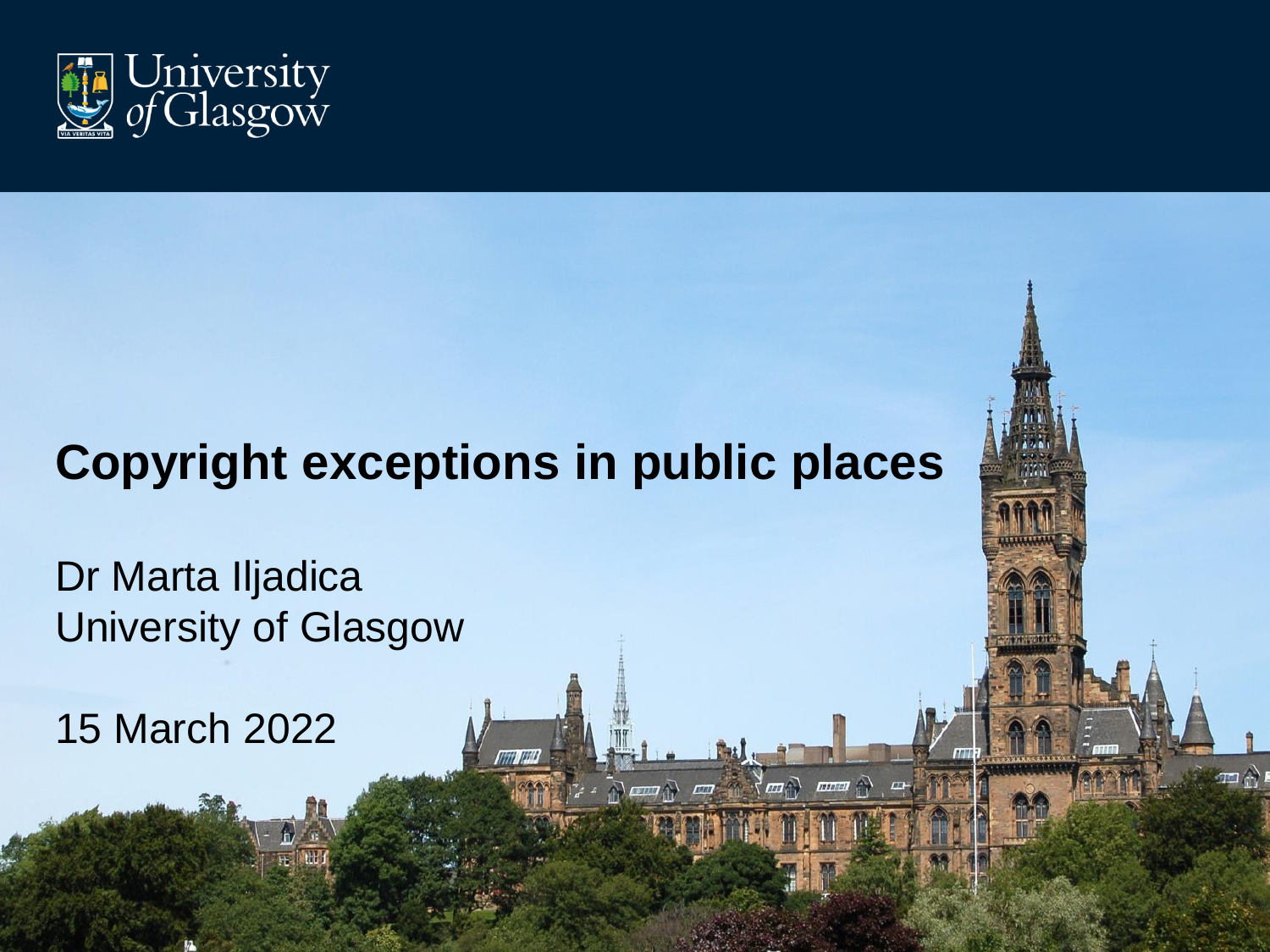

## **Overview**

- Certain works of public display (freedom of panorama)
	- Section 62 Copyright Designs and Patents Act 1988 (UK)
	- Art 5(3)(h) Infosoc Directive (EU)
- Incidental inclusion
	- Section 31 Copyright Designs and Patents Act 1988 (UK)
	- Article 5(3)(i) Infosoc Directive (EU)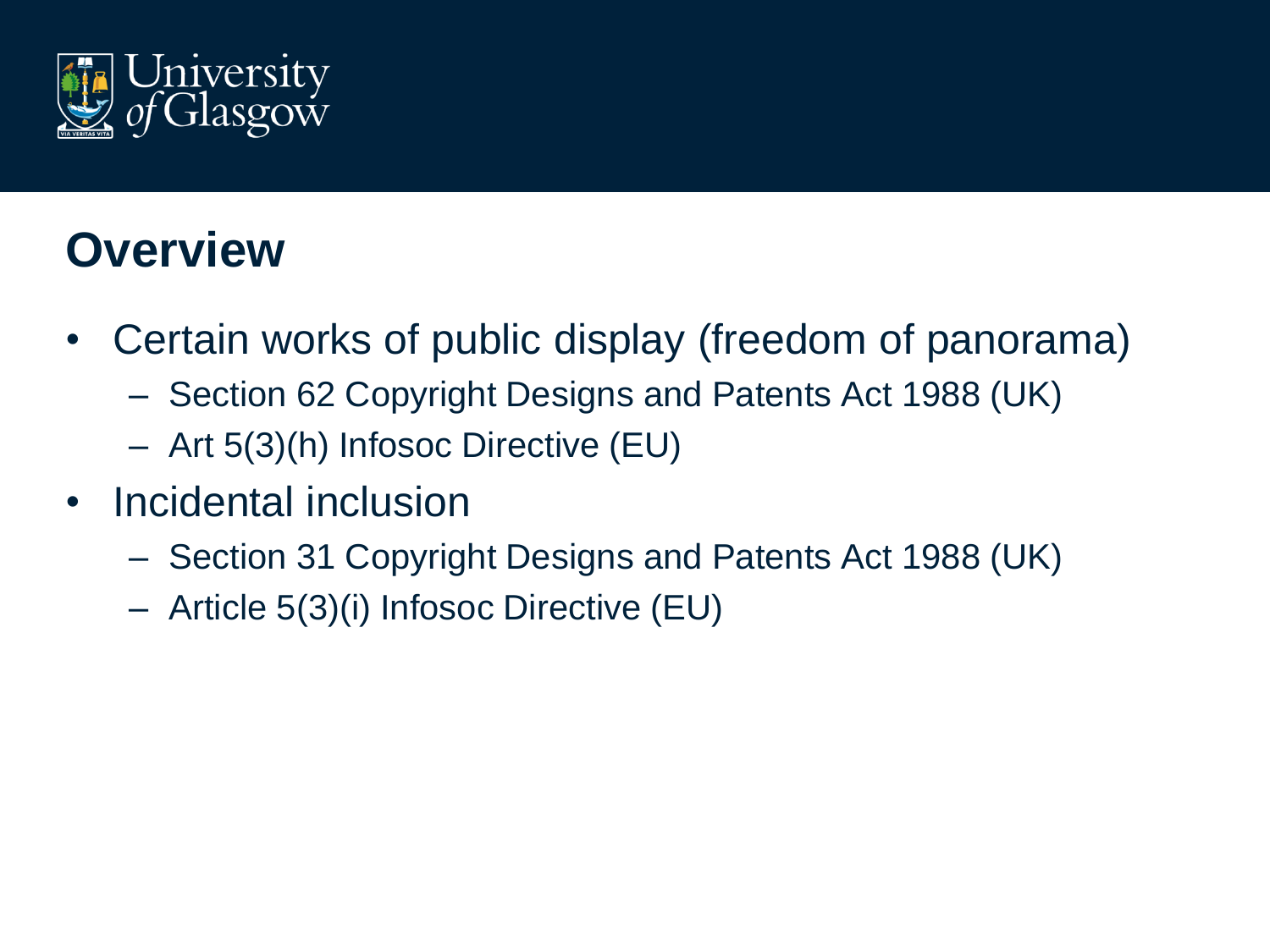

#### **Class exercise**

Imagine you are travelling from home to the lecture hall. You see something that interests you and you photograph it with your mobile phone. Your photograph shows part of a city street: there is street art on one of the buildings, a statue of a historical figure, an advertisement on the exterior of a kiosk, and several trees.

Do you think you should be able to share this photograph? Why/why not?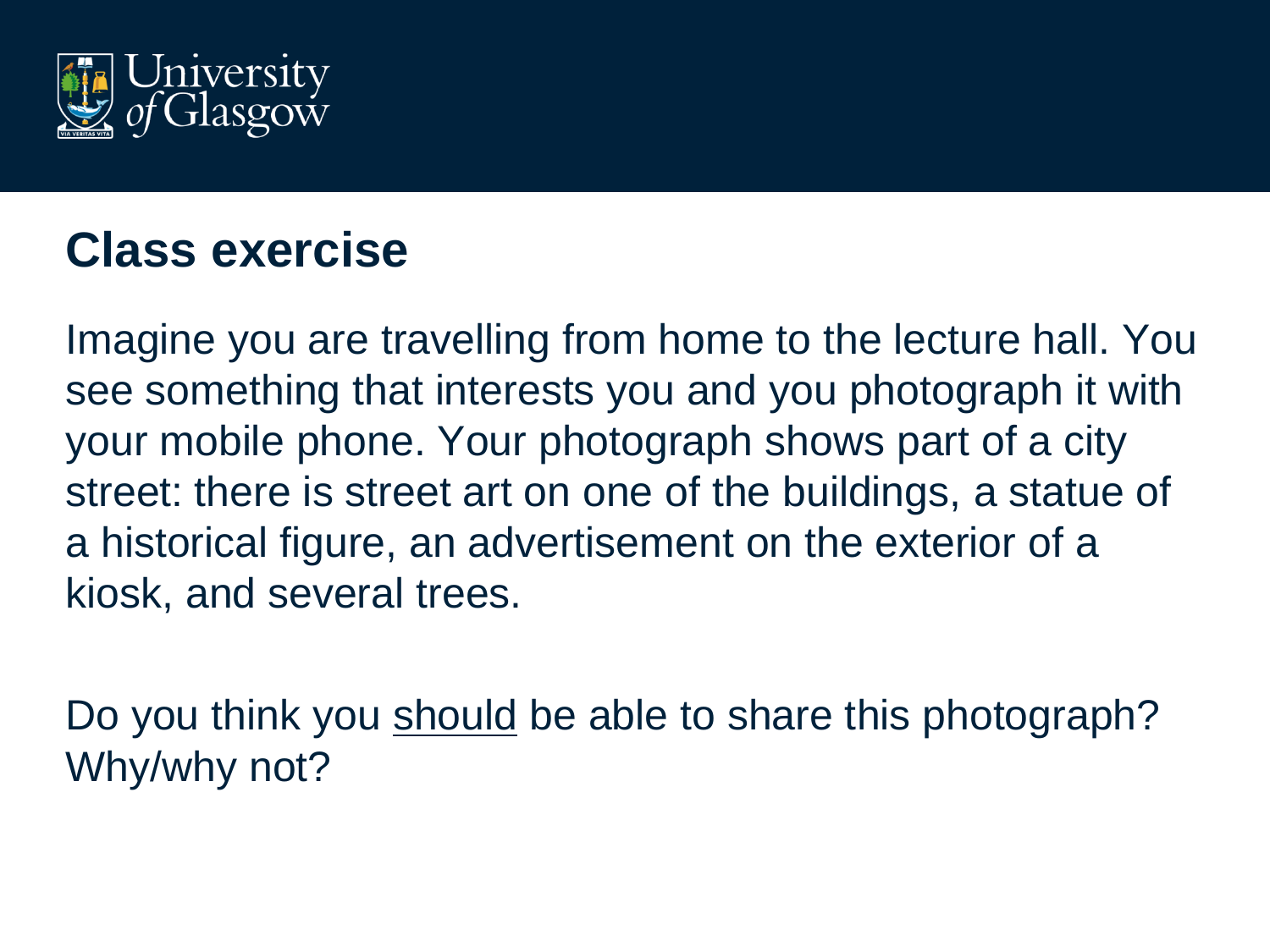#### **(SECTION 62 CDPA: REPRESENTATION OF CERTAIN ARTISTIC WORKS ON PUBLIC DISPLAY)**

# **FREEDOM OF PANORAMA**

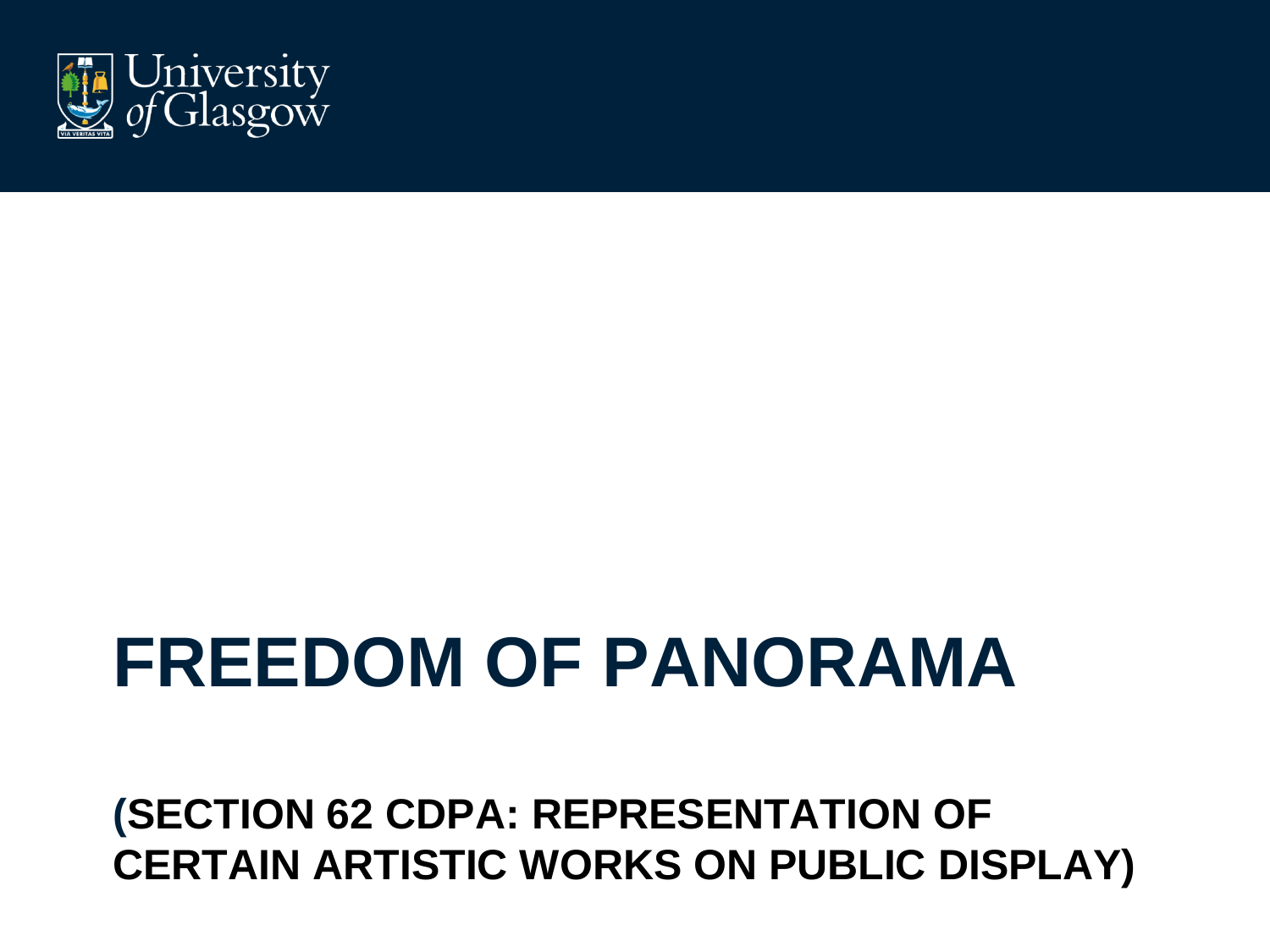

# **Section 62(1) CDPA**

- (1) This section applies to—
	- (a) buildings, and
	- (b) sculptures, models for buildings and works of artistic craftsmanship, if permanently situated in a public place or in premises open to the public.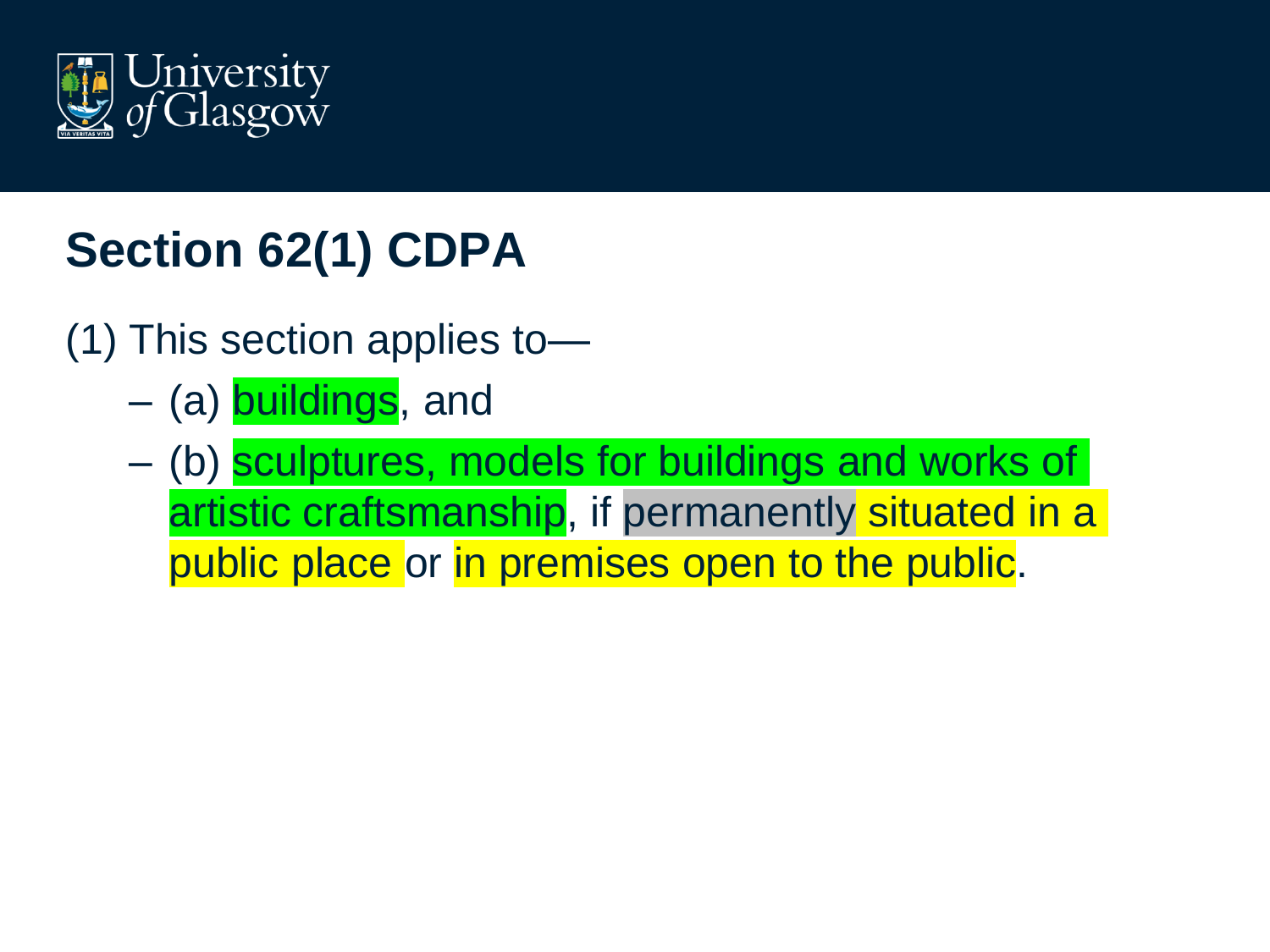

# **Section 62(2) CDPA**

- (2)The copyright in such a work is **not infringed** by—
- (a) making a graphic work representing it,
- (b) making a photograph or film of it, or
- (c) making a broadcast of a visual image of it.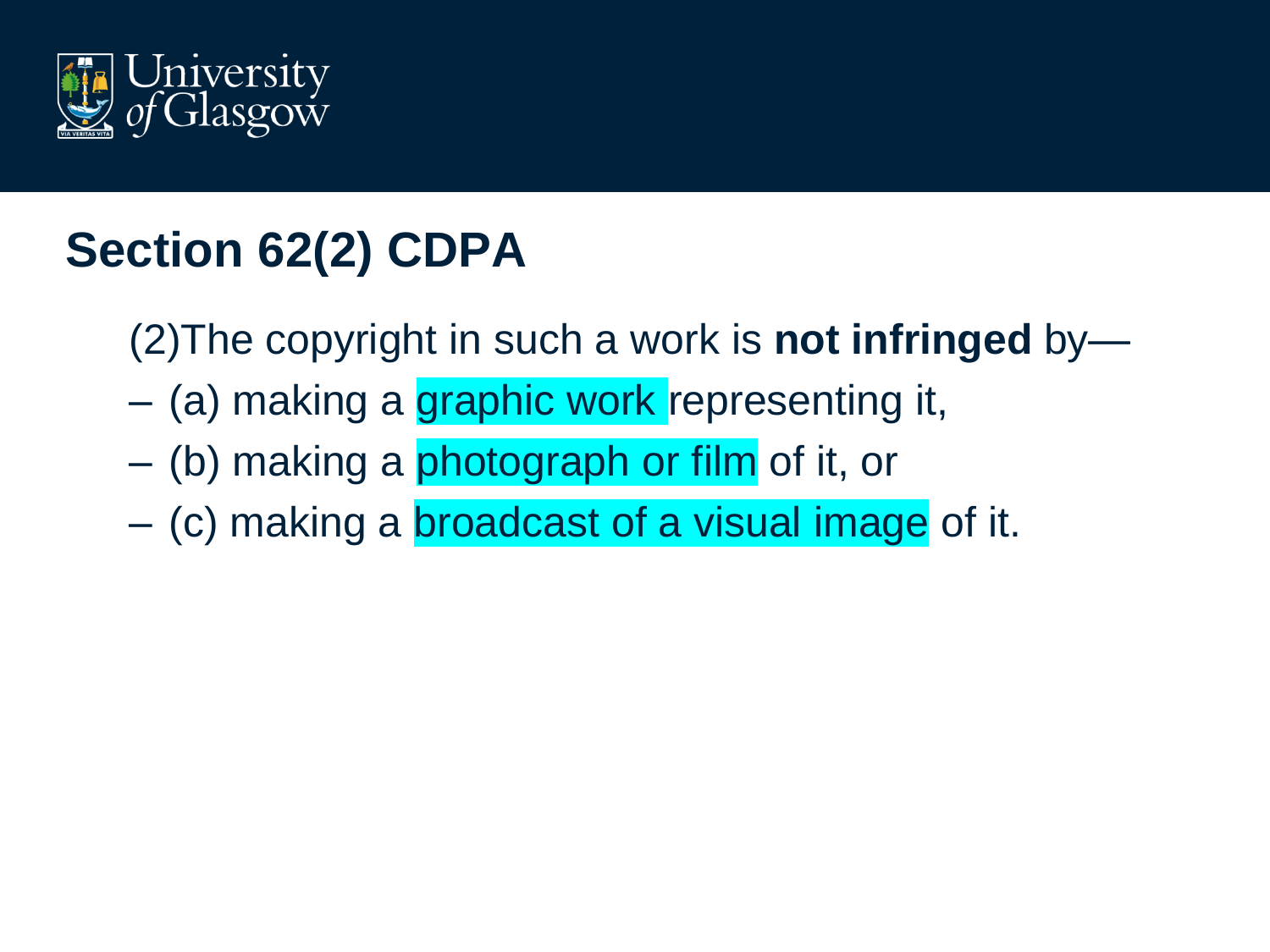

### **Section 62(3) CDPA**

(3) Nor is the copyright infringed by the issue to the public of copies, or the communication to the public, of anything whose making was, by virtue of this section, not an infringement of the copyright.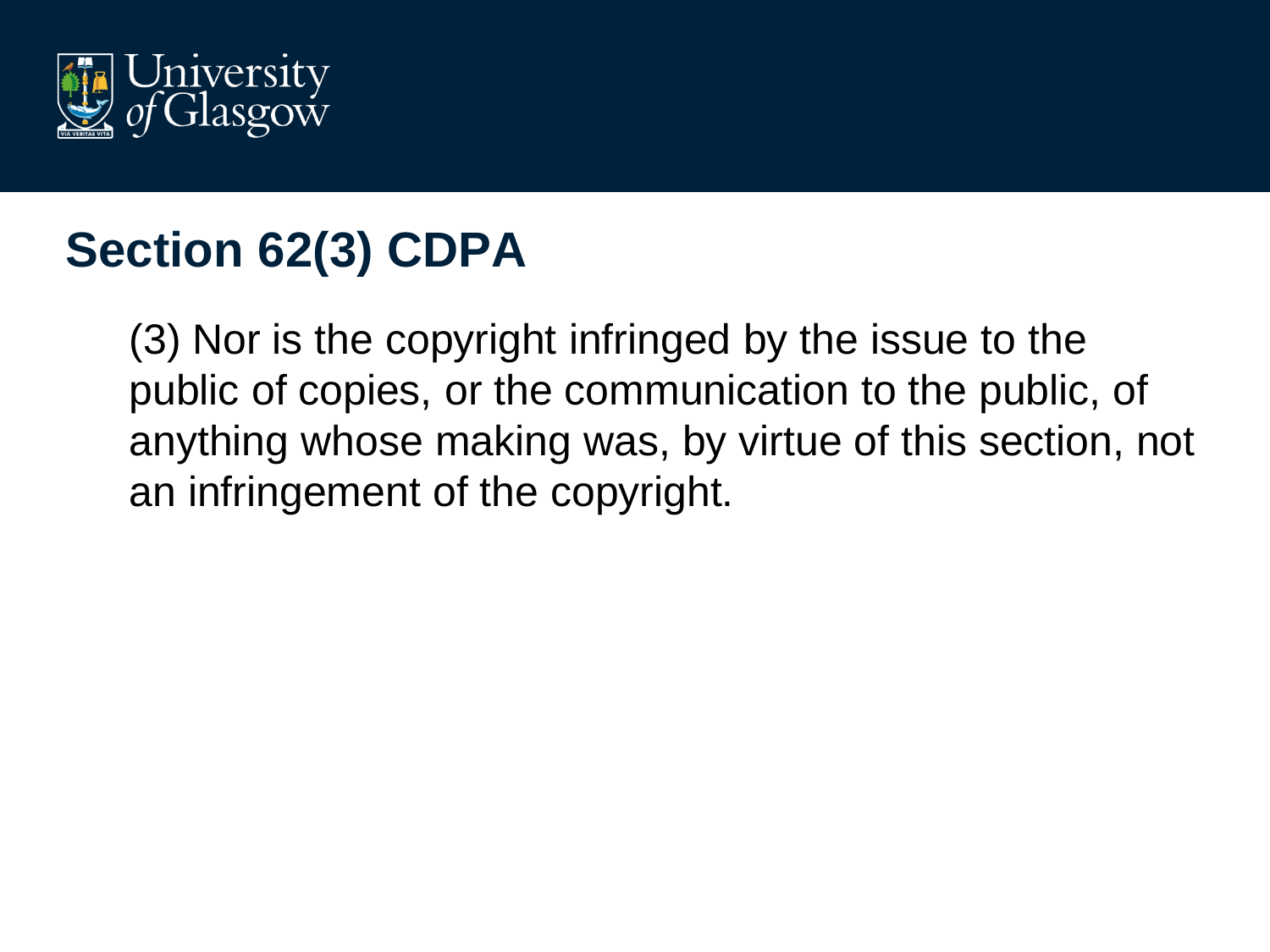

# **Copyright and public place research project**

"Everyday Panoramas: making copyright visible in Aberdeen, Edinburgh and Glasgow"

Research project funded by

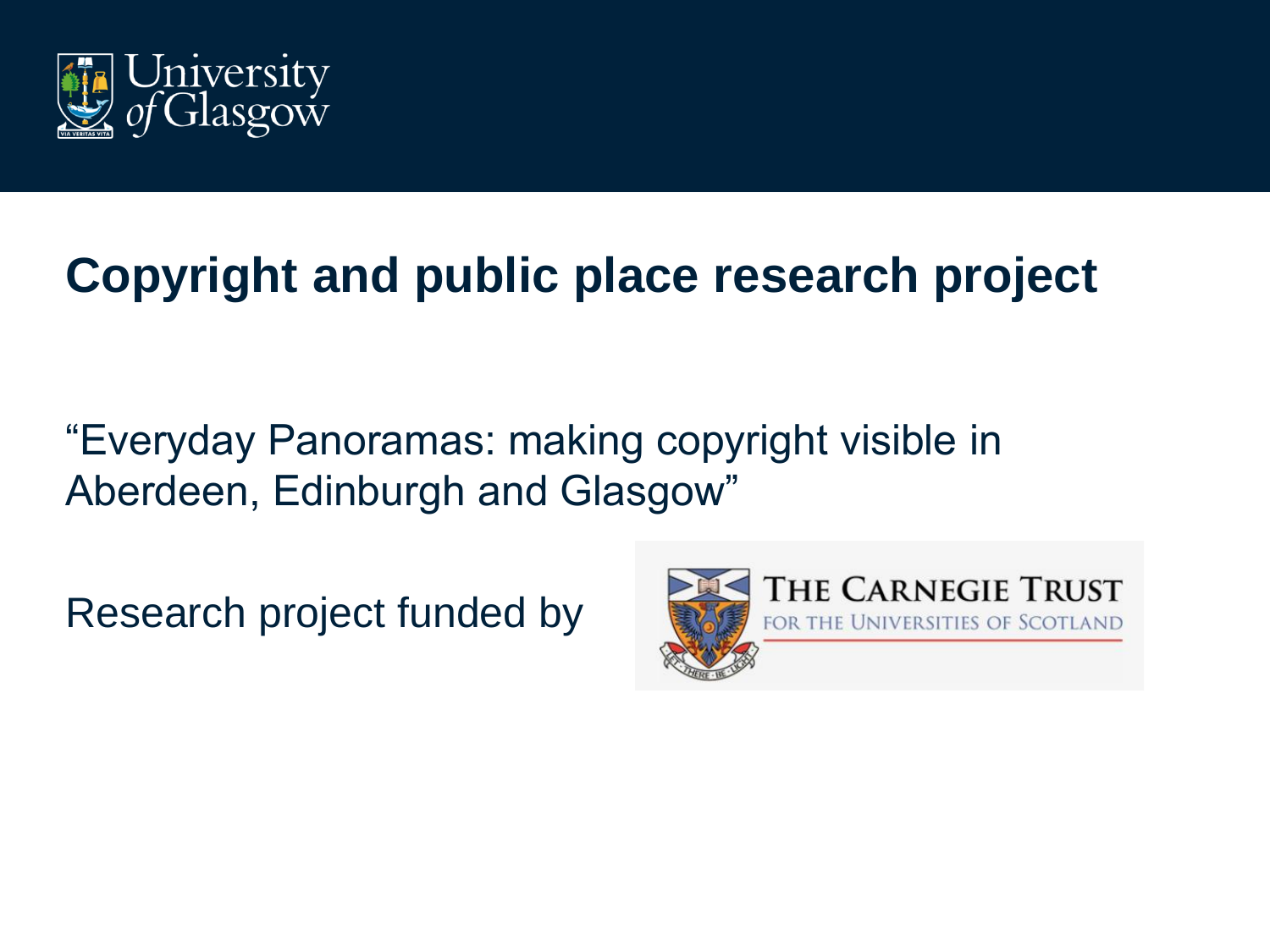

#### **Everyday Panoramas**

Starting point:

"You are walking around the city. You see something in public that you like and you photograph it. You're aware that there is a limited freedom of panorama exception but unsure about whether you can share the photo on social media. Being highly conscientious you attempt to find out who own the copyright."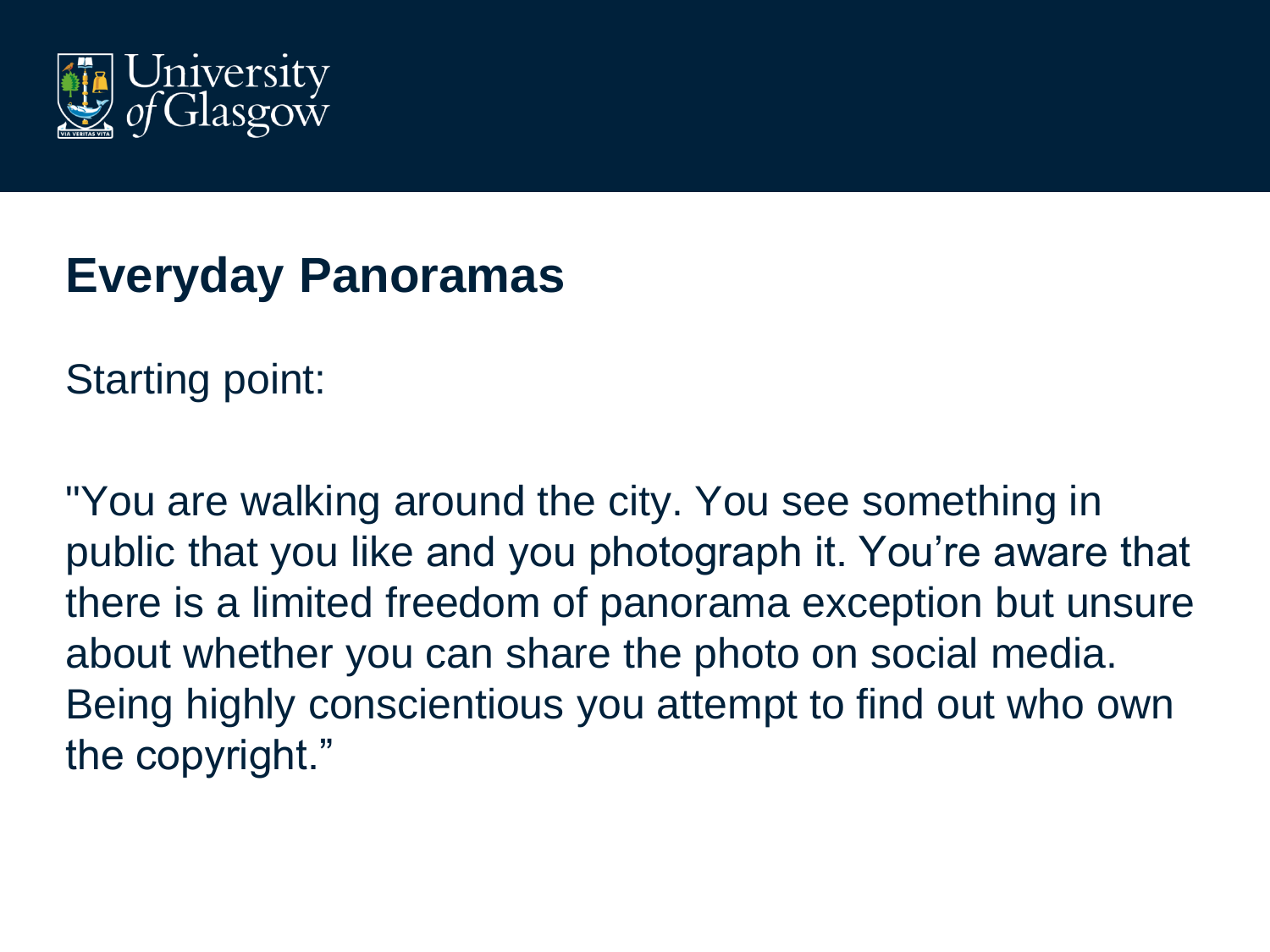

#### **Everyday Panoramas – summary**

#### Key questions on s. 62:

- OK: Public domain works
- OK: In-copyright buildings
- OK: In-copyright sculptures
- In-copyright works of artistic craftsmanship?
- Not OK: In-copyright graphic works
- Works on temporary display?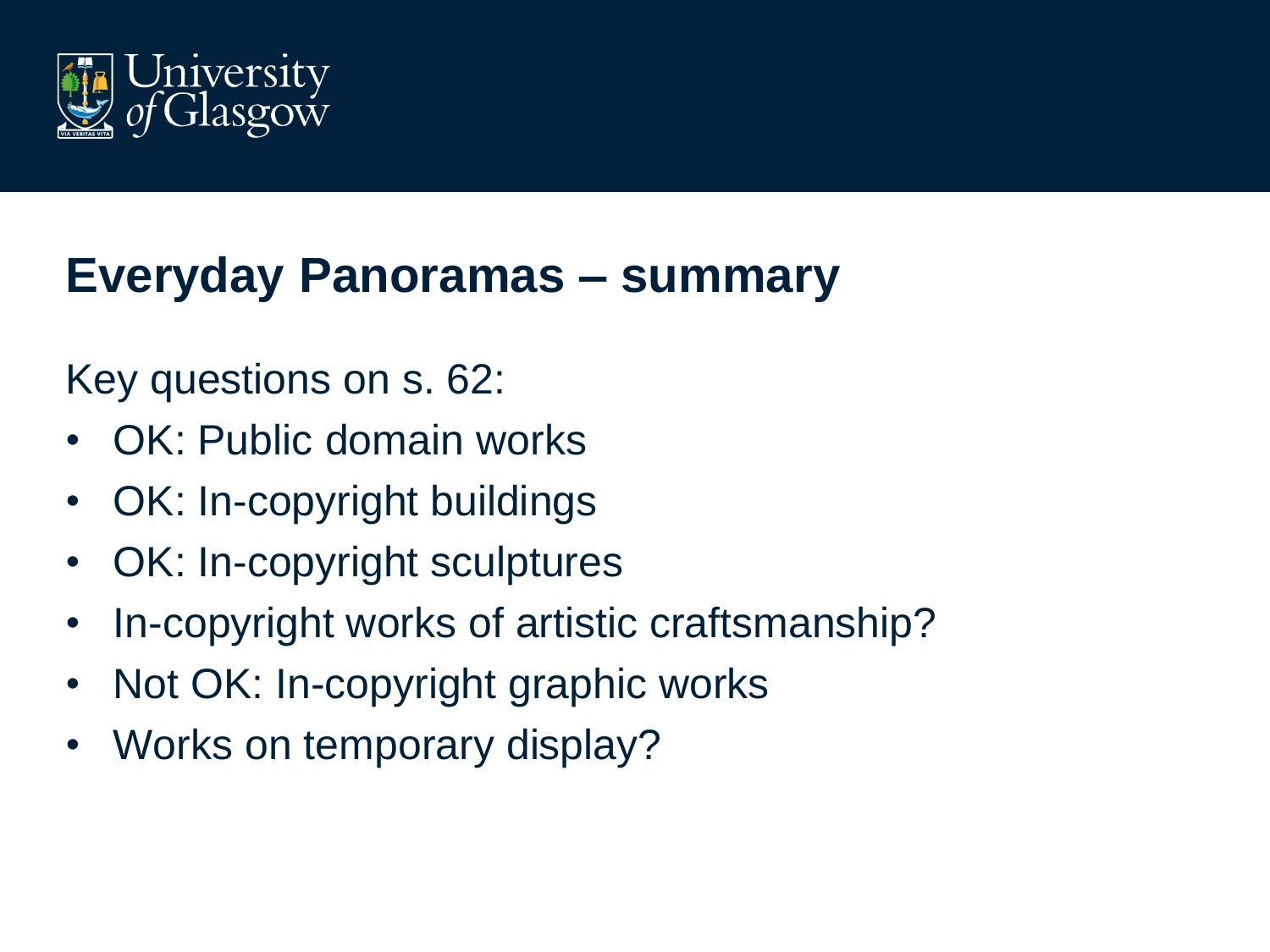

# **Commercial purposes**

Does the exception for publicly placed works apply to commercial uses?

See: Radford v Hallensteins Bros Ltd High Court, Auckland, CIV 2006–404–004881 (unreported 2007)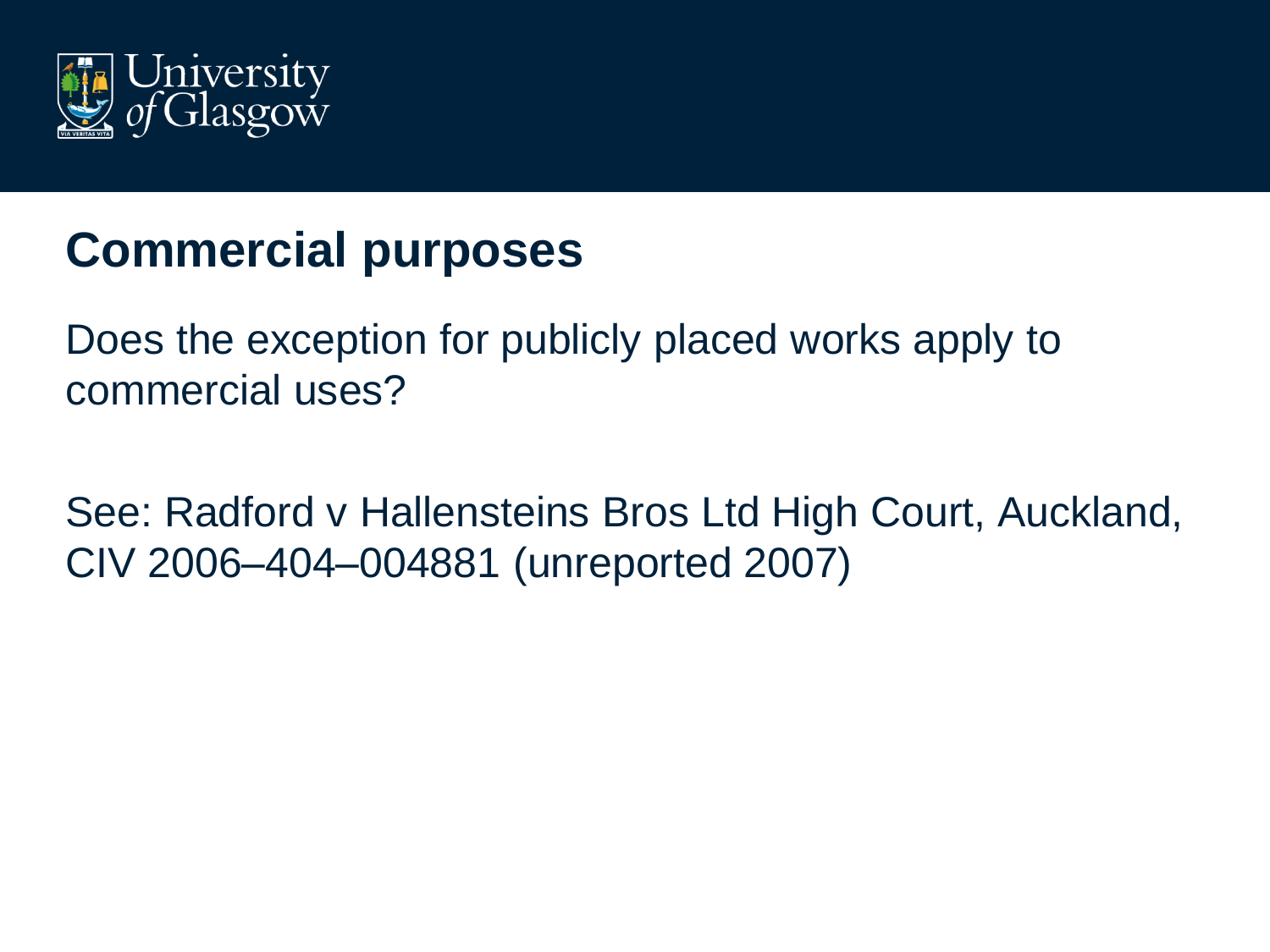

# **Summary: freedom of panorama (in the UK)**

- Pragmatic exception to allow for the reproduction of certain works in public spaces
- Section 62 CDPA applies to works of architecture, sculpture and works of artistic craftsmanship, but does not apply to graphic works or works on temporary display
- Section 31 CDPA (incidental inclusion exception) may also apply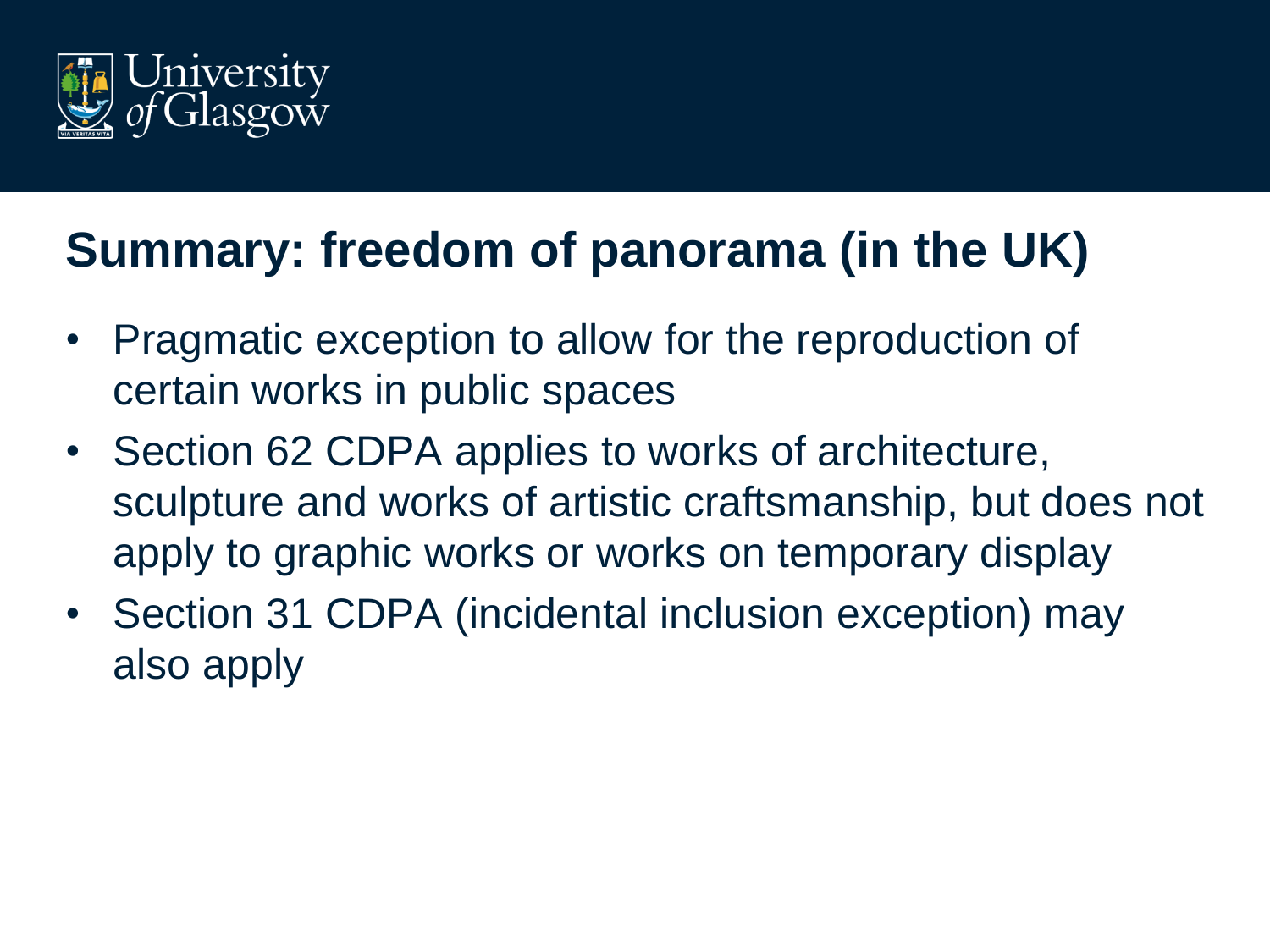

# **Quick question**

In your opinion, is the freedom of panorama exception 'fair' in letting users capture copyrighted works in public spaces?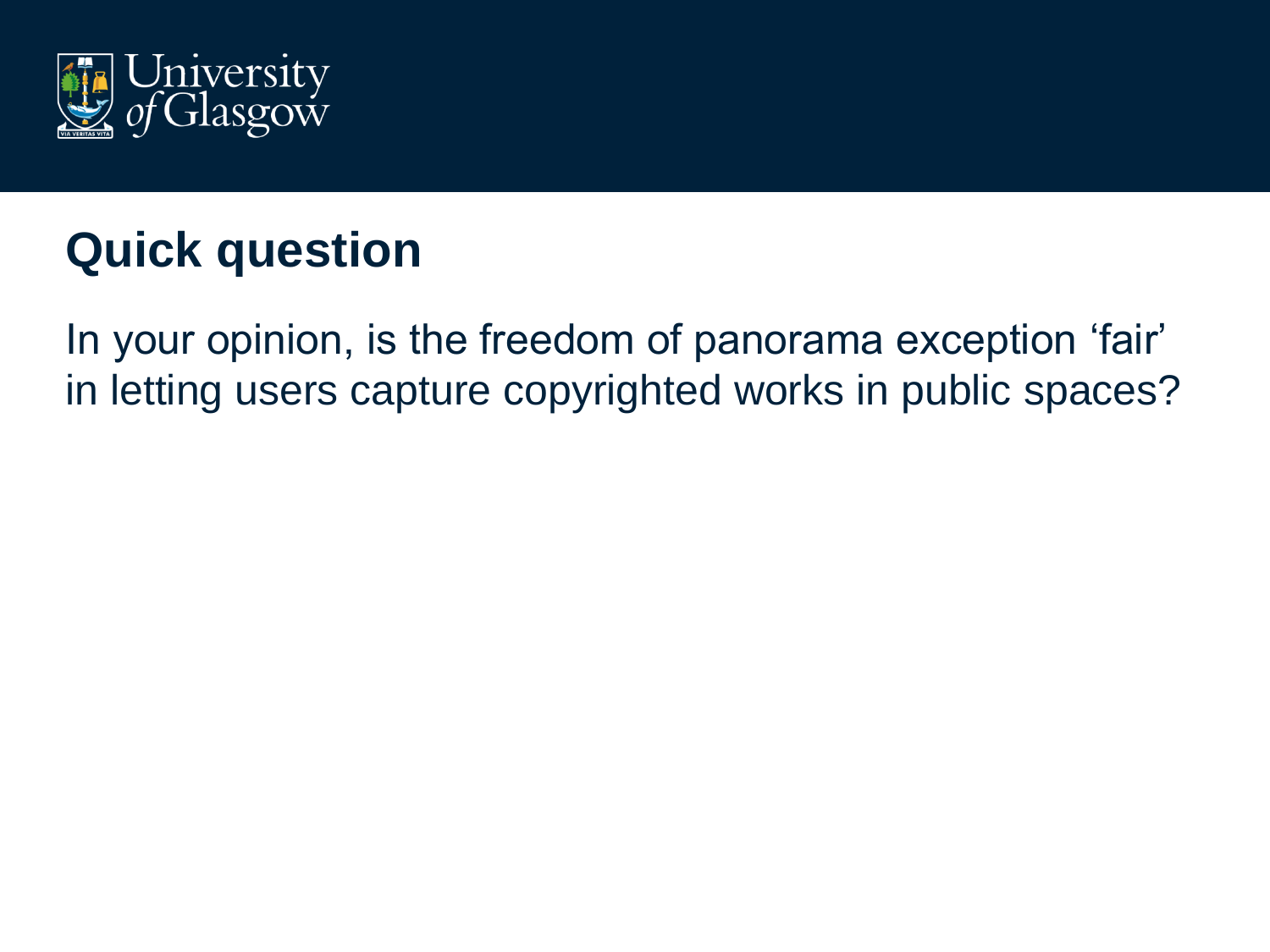

# **Freedom of Panorama (in the EU)**

Optional exception under the Infosoc Directive, Article  $5(3)(h)$ 

Member States may provide for exceptions or limitations to the rights provided for in Articles 2 and 3 in the following cases: […]

use of works, such as works of architecture or sculpture, made to be located permanently in public places;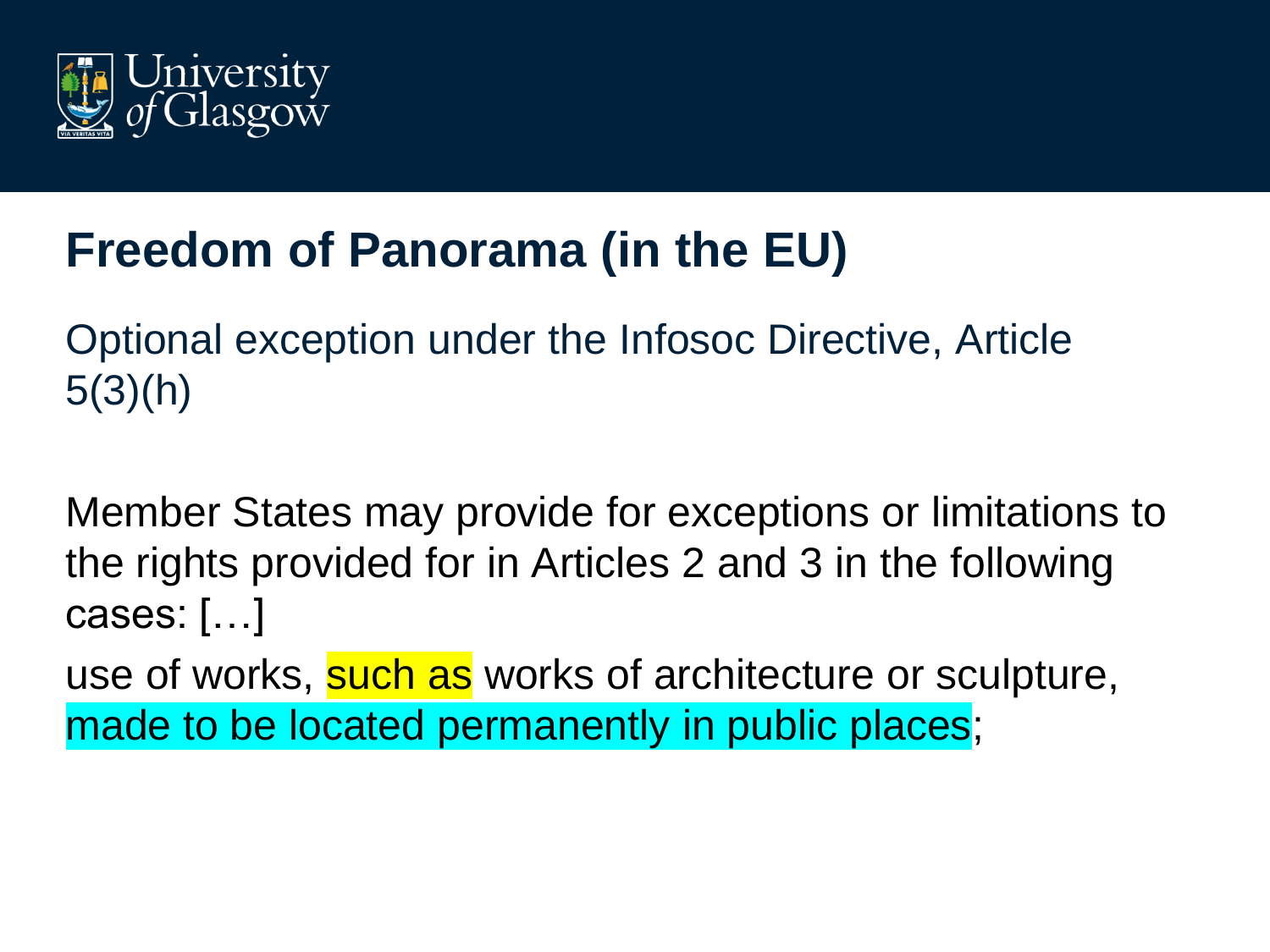

# **Freedom of Panorama (EU implementation)**

- Implementation varies widely from state to state
- Proposed harmonization via CDSM Directive ultimately dropped

See: [https://copyrightexceptions.e](https://copyrightexceptions.eu/#info53h) u/#info53h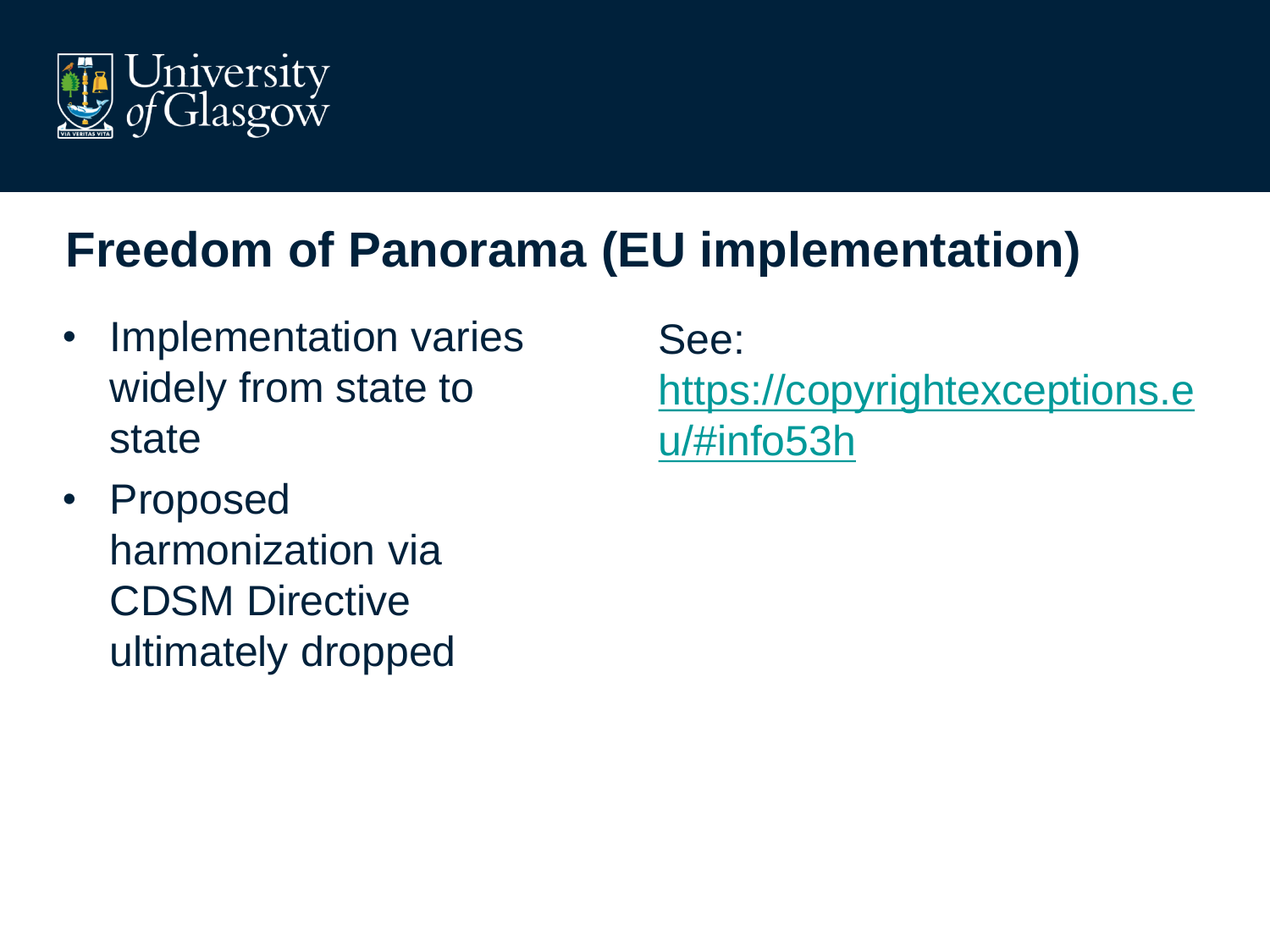

#### **Example - France**

Is photographing the Eiffel Tower at night a copyright infringement?

Short answer: yes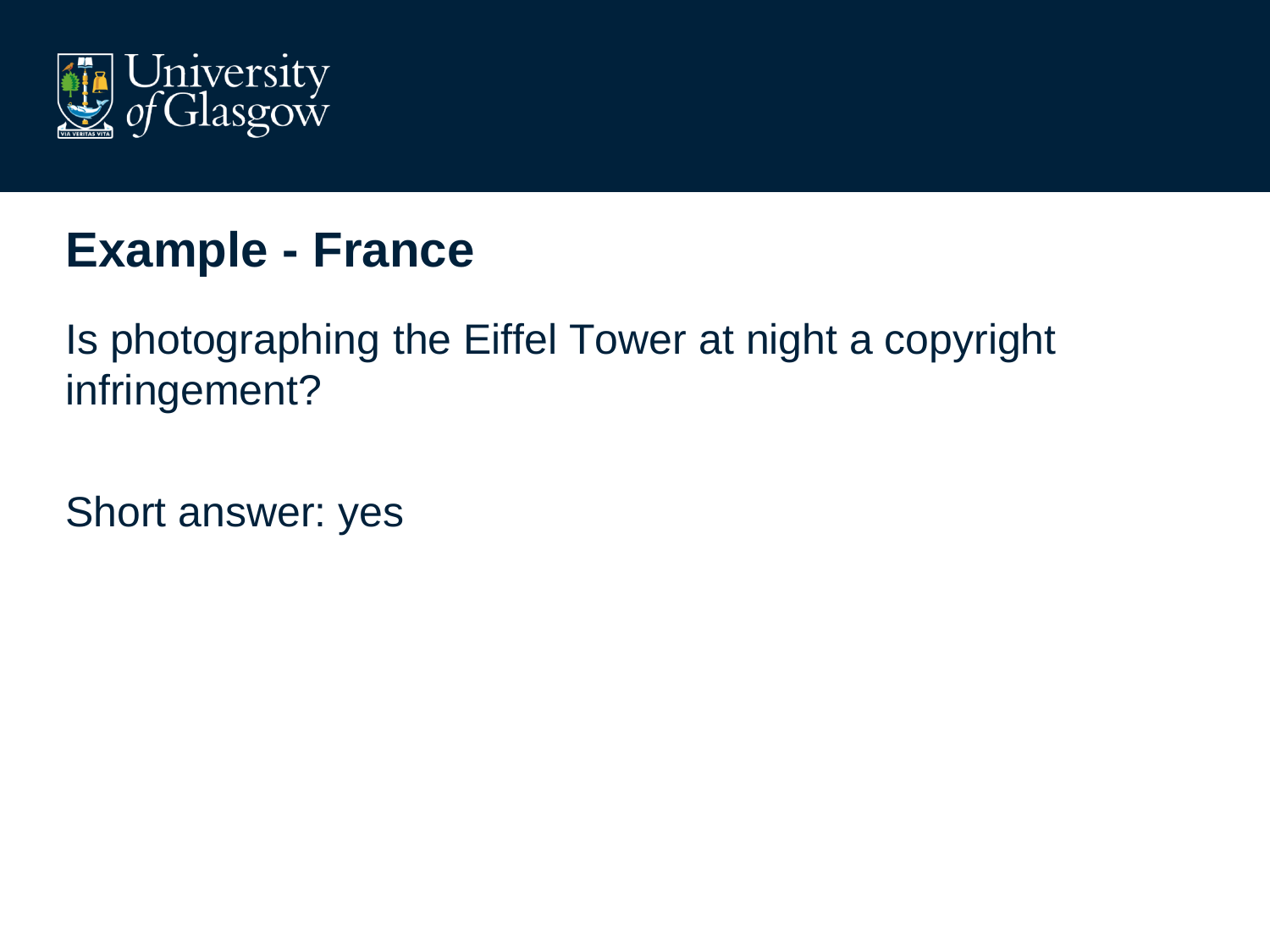

# **Class question**

To what extent do copyright and cultural heritage laws in Italy enable the reproduction of publicly placed works?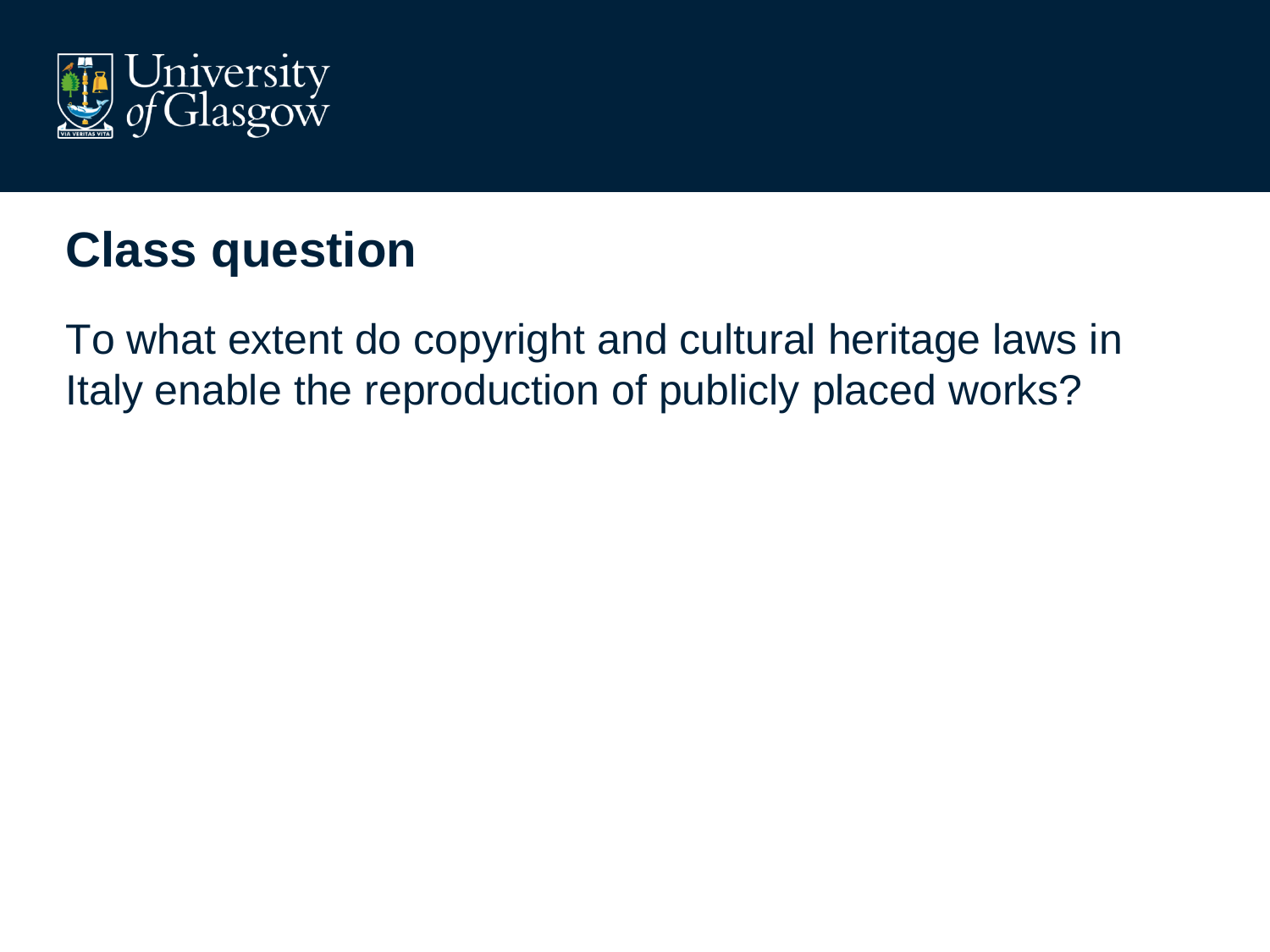

# **INCIDENTAL INCLUSION**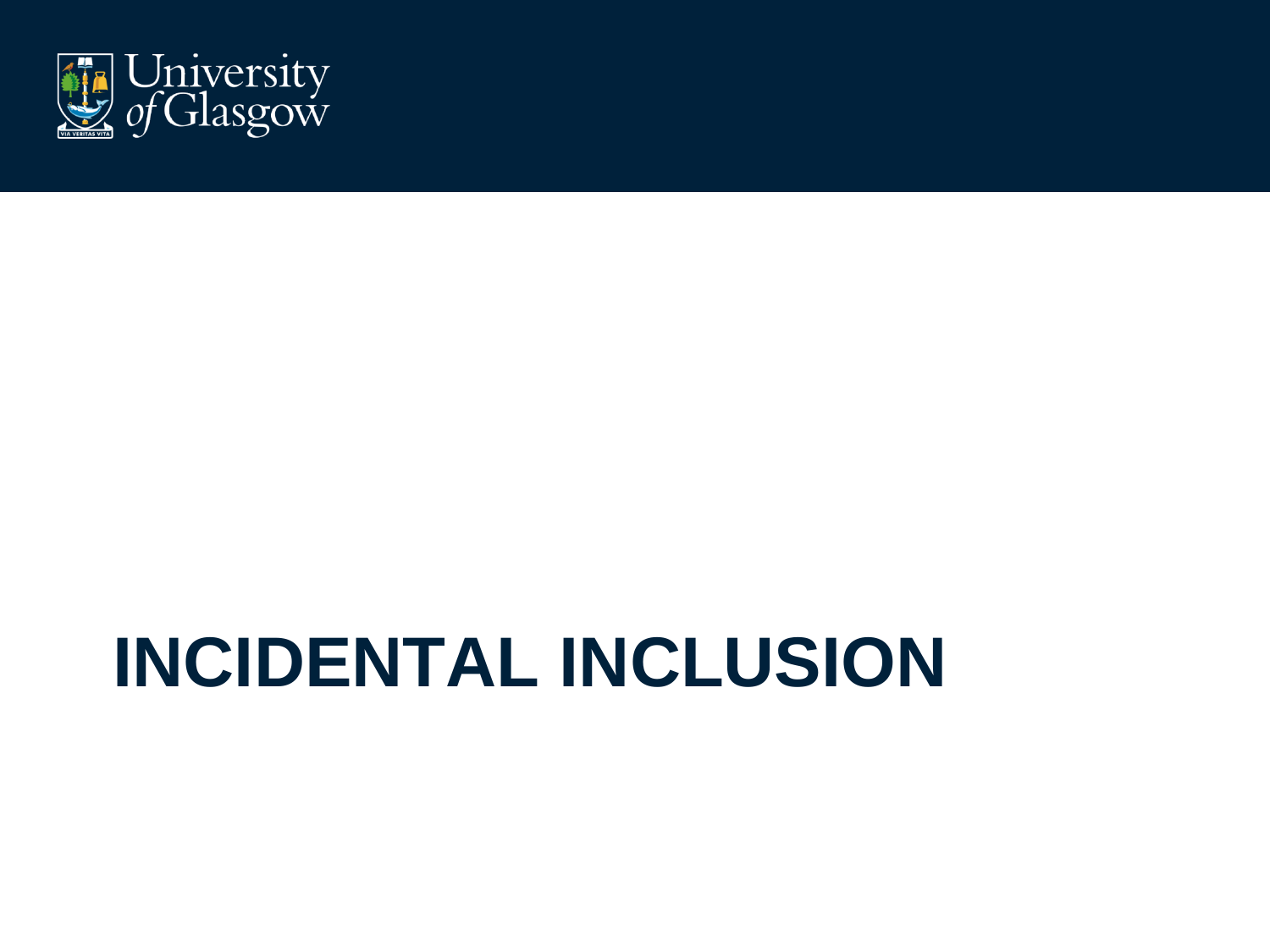

# **Incidental inclusion exception**

CDPA s31 Incidental inclusion of copyright material.

(1) Copyright in a work is not infringed by its incidental inclusion in an artistic work, sound recording, film or broadcast. […]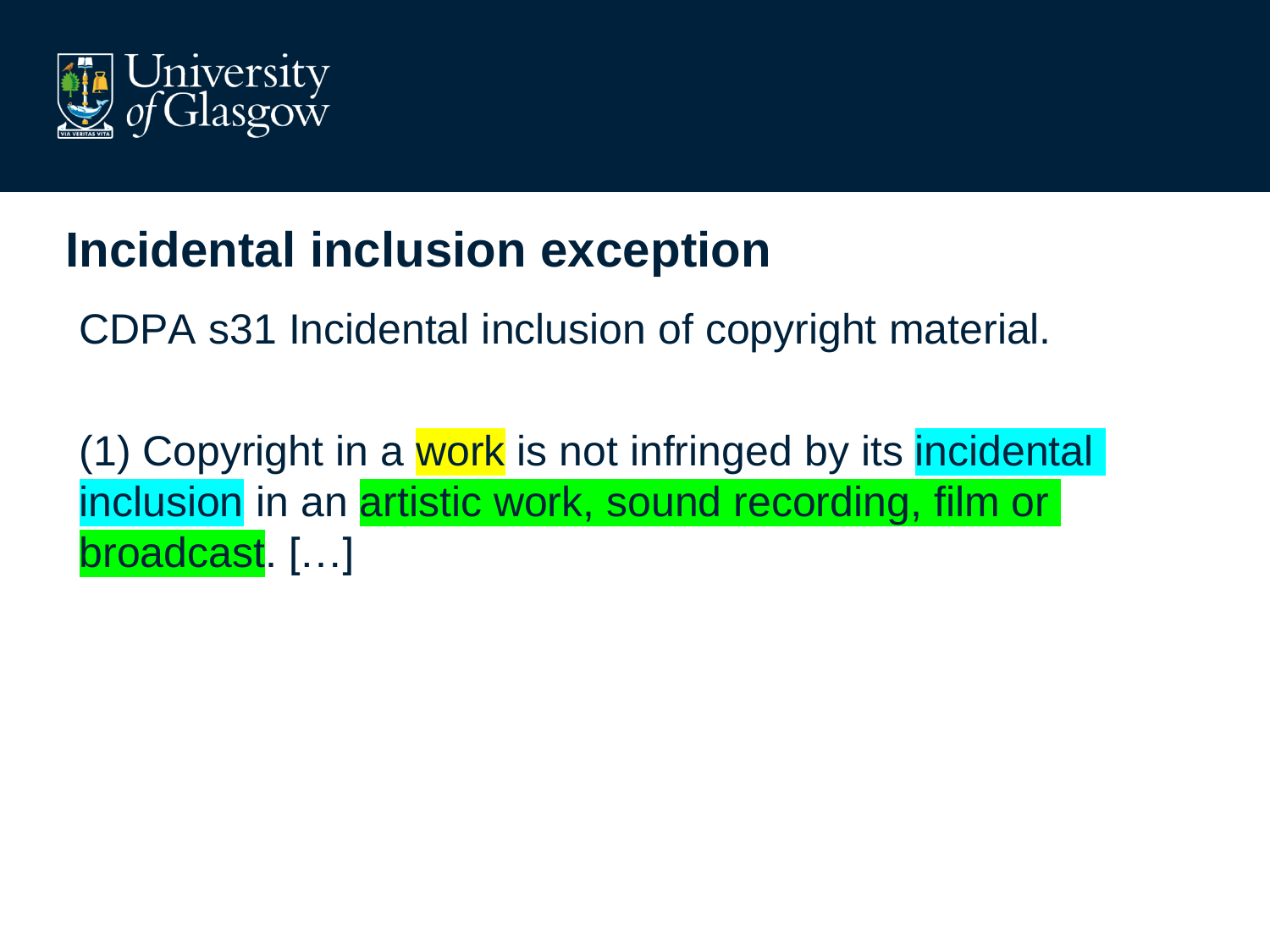

# **Incidental inclusion (in the EU)**

- Optional exception under the Infosoc Directive, Article 5(3)(i)
- Implementation varies amongst member states

See: [https://copyrightexceptions.e](https://copyrightexceptions.eu/#info53i) u/#info53i